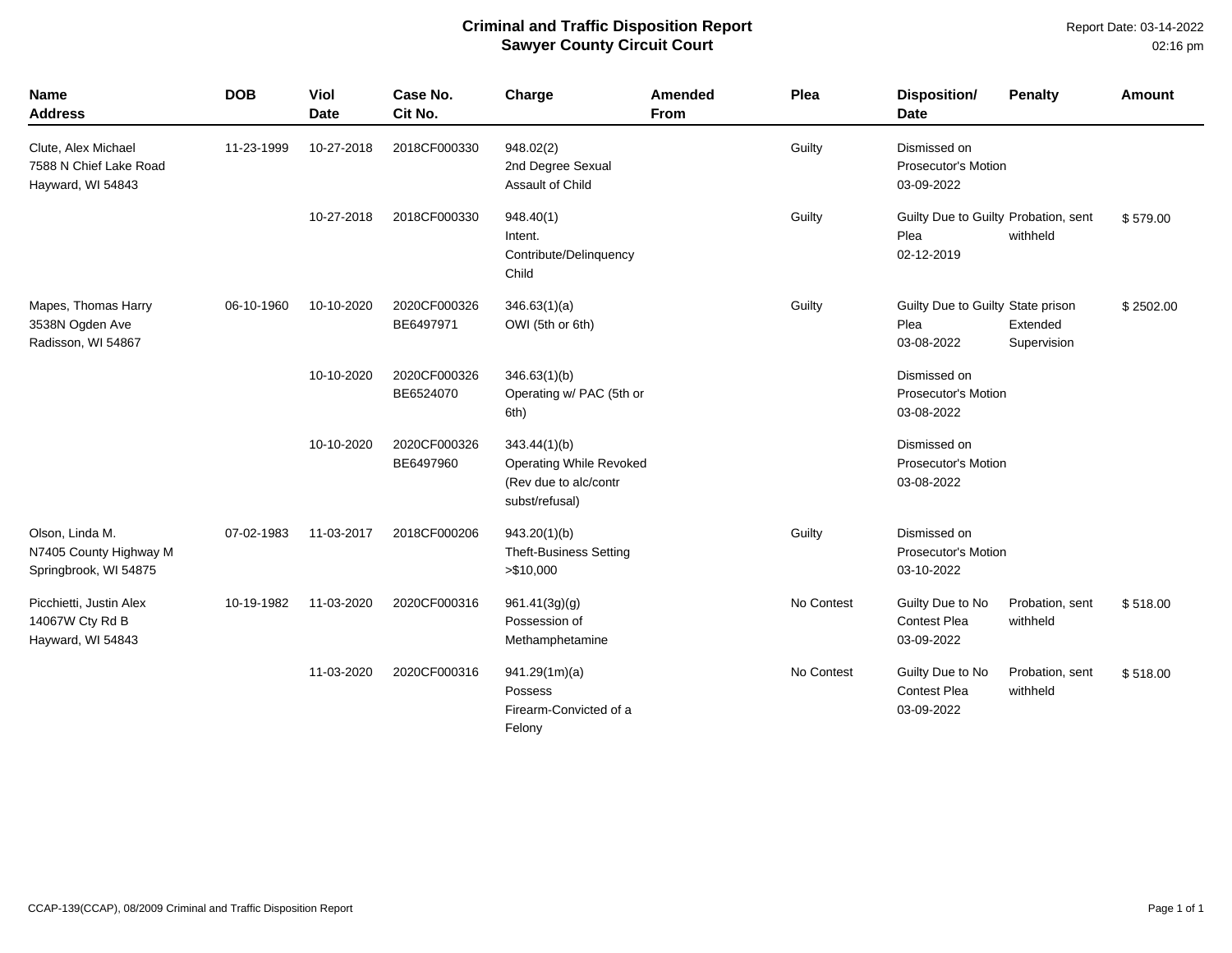## **Criminal and Traffic Disposition Report Sawyer County Circuit Court**

Report Date: 03-14-2022 02:16 pm

| <b>Name</b><br><b>Address</b> | <b>DOB</b> | Viol<br><b>Date</b> | Case No.<br>Cit No. | Charge                    | Amended<br>From | Plea | Disposition/<br><b>Date</b> | <b>Penalty</b> | Amount |
|-------------------------------|------------|---------------------|---------------------|---------------------------|-----------------|------|-----------------------------|----------------|--------|
| Holter, Thomas                |            | 01-13-2022          | 2022FO000088        | 11.9                      |                 |      | Dismissed on                |                |        |
| 2907 S Park Ave, Unit E       |            |                     | Z <sub>517</sub>    | Violation of Placement of |                 |      | Prosecutor's Motion         |                |        |
| Beloit, WI 53511              |            |                     |                     | <b>Major Recreational</b> |                 |      | 03-08-2022                  |                |        |
|                               |            |                     |                     | Equipment/vehicles        |                 |      |                             |                |        |